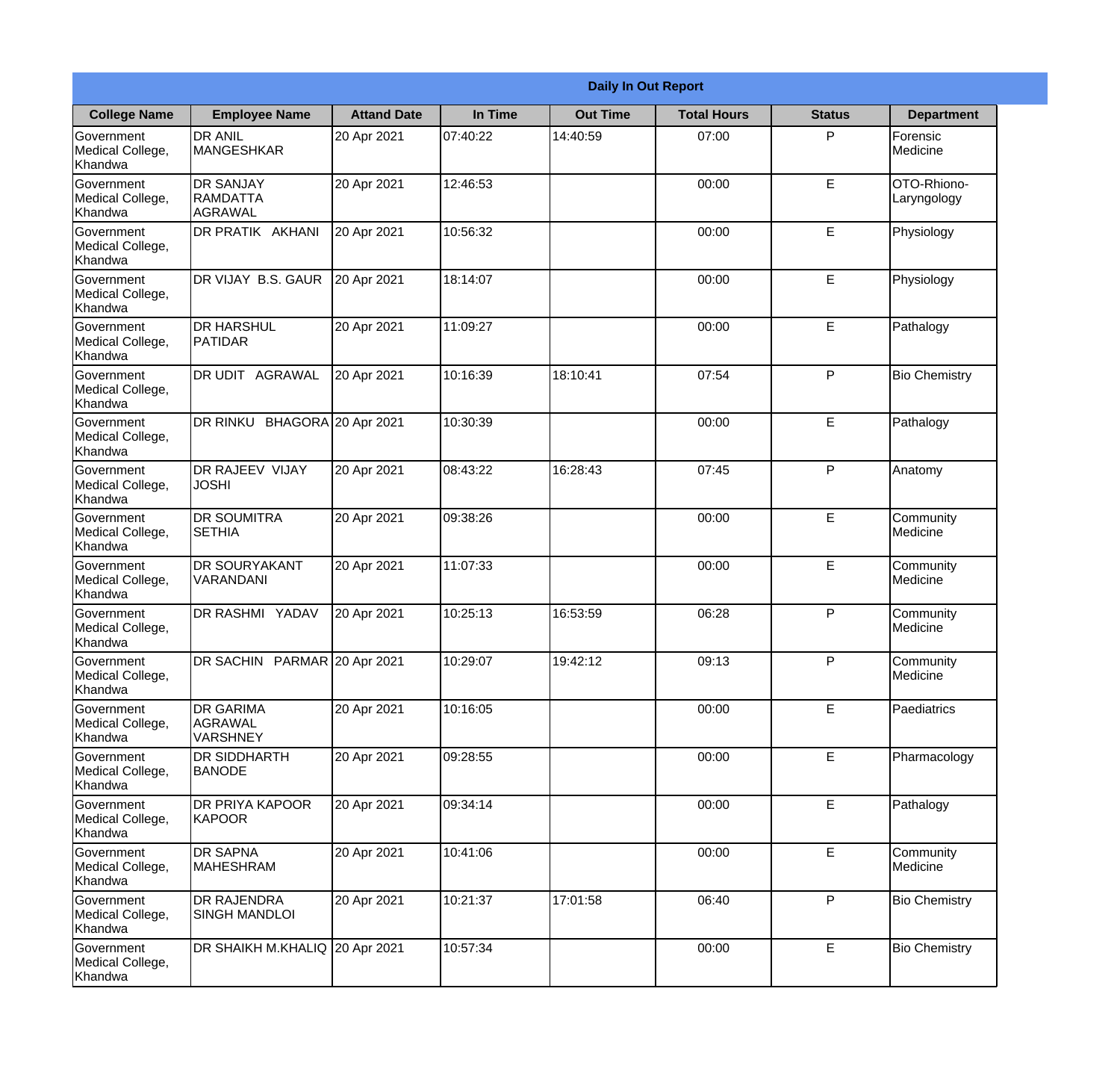| <b>Designation</b>                  | <b>Category</b> |
|-------------------------------------|-----------------|
| Assistant Professor   Para Clinical |                 |
| Professor                           | Clinical        |
| Assistant Professor   Non Clinical  |                 |
| Associate Professor Non Clinical    |                 |
| Assistant Professor   Para Clinical |                 |
| Associate Professor Non Clinical    |                 |
| Assistant Professor Para Clinical   |                 |
| Assistant Professor   Non Clinical  |                 |
| Assistant Professor   Para Clinical |                 |
| Demonstrator/Tutor   Para Clinical  |                 |
| <b>Assistant Professor</b>          | Para Clinical   |
| Assistant Professor   Para Clinical |                 |
| Associate Professor Clinical        |                 |
| Associate Professor Para Clinical   |                 |
| Demonstrator/Tutor   Para Clinical  |                 |
| Associate Professor Para Clinical   |                 |
| Demonstrator/Tutor   Non Clinical   |                 |
| Professor                           | Non Clinical    |

## **Daily In Out Report**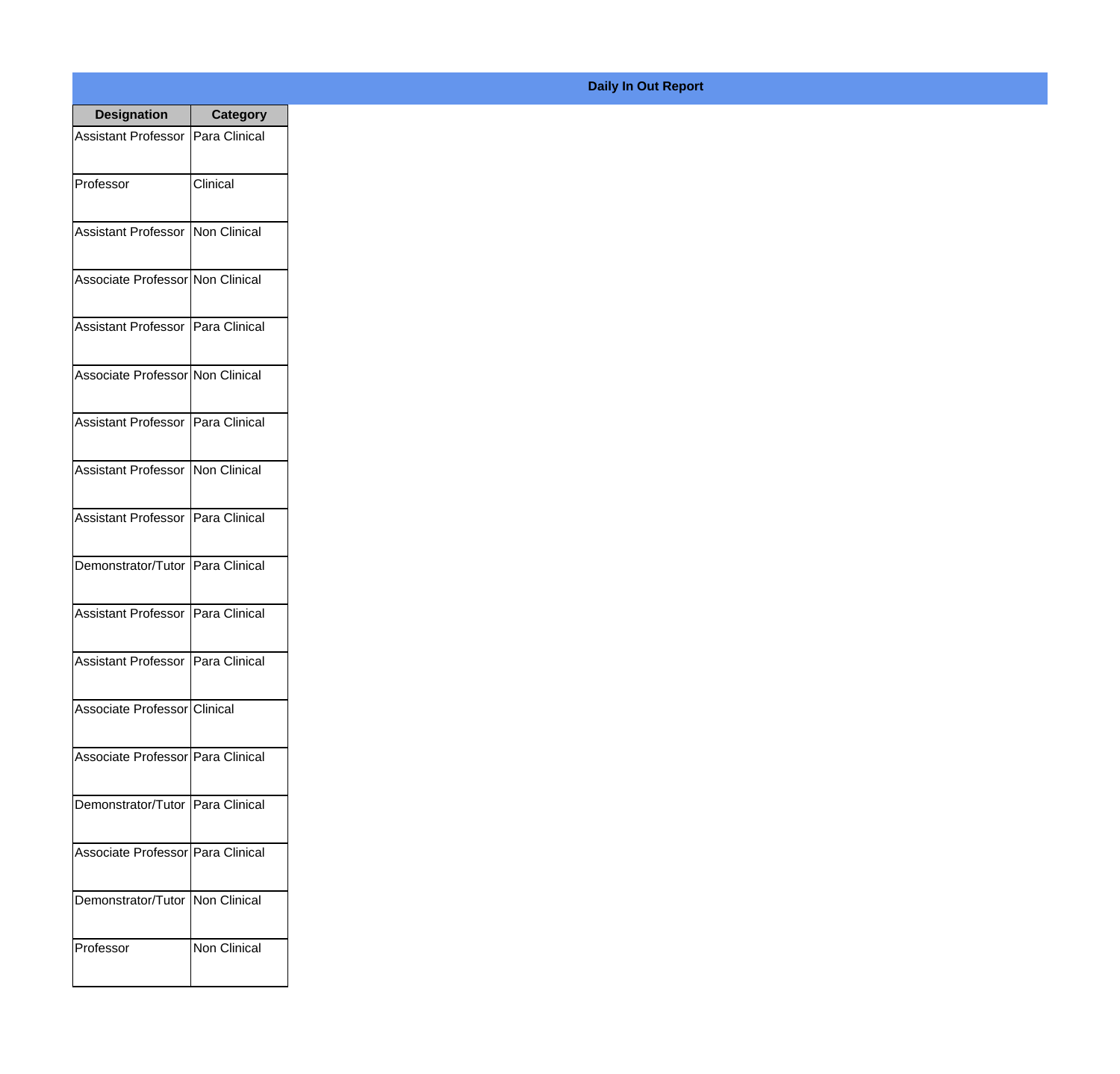|                                                   | <b>Daily In Out Report</b>                  |             |          |          |       |   |                             |  |
|---------------------------------------------------|---------------------------------------------|-------------|----------|----------|-------|---|-----------------------------|--|
| Government<br>Medical College,<br>lKhandwa        | <b>IDR HIMANSHU</b><br><b>IMATHUR</b>       | 20 Apr 2021 | 00:05:32 | 13:04:05 | 12:59 | P | <b>General Medicine</b>     |  |
| <b>IGovernment</b><br>Medical College,<br>Khandwa | <b>DR ASHOK</b><br><b>I</b> BHAUSAHEB NAJAN | 20 Apr 2021 | 11:10:43 |          | 00:00 | Е | Forensic<br>Medicine        |  |
| Government<br>Medical College,<br> Khandwa        | <b>DR PRIYESH</b><br><b>IMARSKOLE</b>       | 20 Apr 2021 | 12:20:21 | 12:36:38 | 00:16 | P | Community<br>Medicine       |  |
| Government<br>Medical College,<br>Khandwa         | IDR PRIYESH<br><b>IMARSKOLE</b>             | 20 Apr 2021 | 12:45:36 |          | 00:16 | P | Community<br>Medicine       |  |
| Government<br>Medical College,<br>Khandwa         | DR NISHA MANDLOI<br>IPANWAR                 | 20 Apr 2021 | 15:03:24 |          | 00:00 | E | Obstetrics &<br>Gynaecology |  |
| <b>IGovernment</b><br>Medical College,<br>Khandwa | DR NANDINI DIXIT                            | 20 Apr 2021 | 11:46:04 |          | 00:00 | E | Paediatrics                 |  |
| <b>IGovernment</b><br>Medical College,<br>Khandwa | <b>DR PURTI AGARWAL</b><br>SAINI            | 20 Apr 2021 | 10:42:36 |          | 00:00 | E | Pathalogy                   |  |